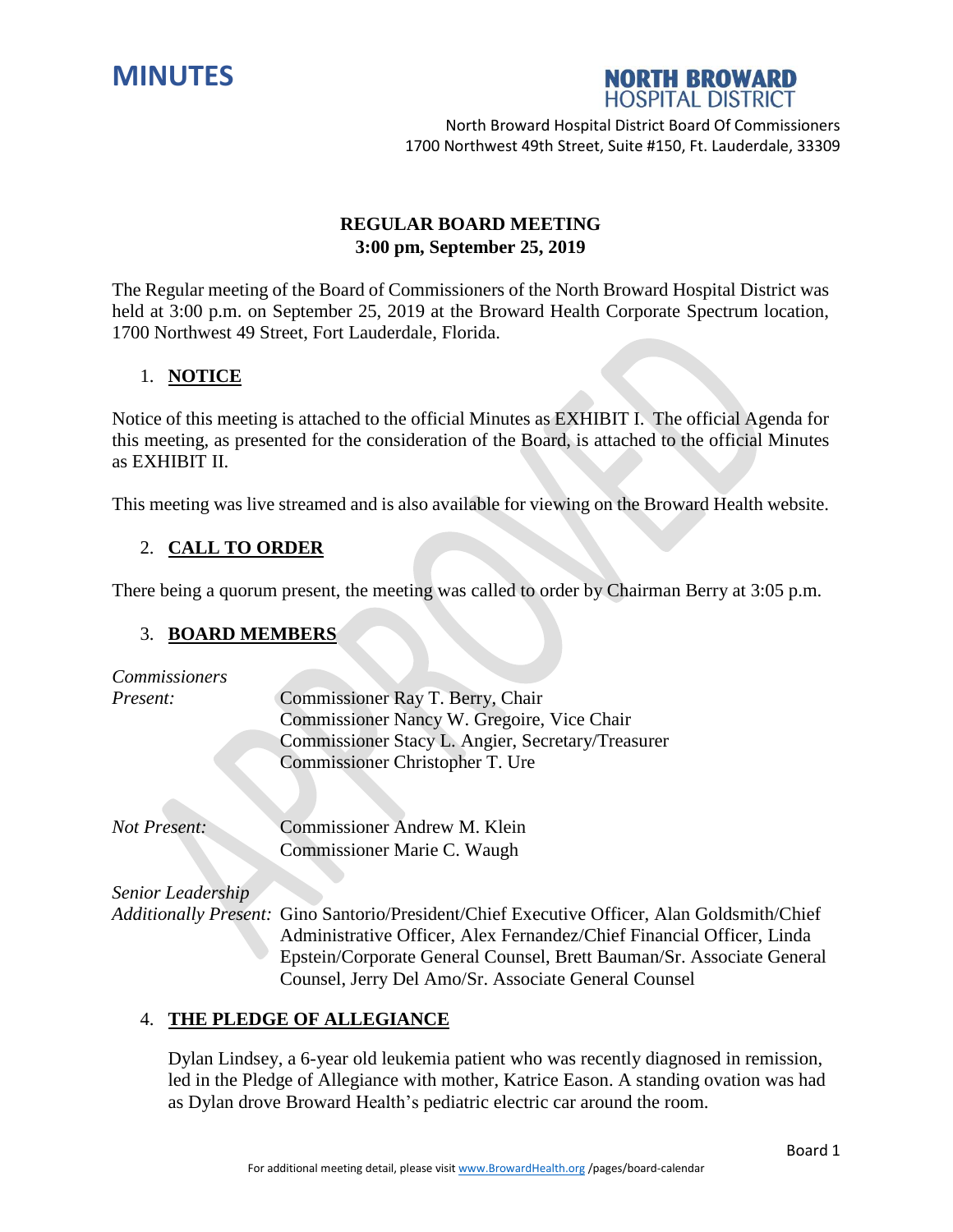



# 5. **PUBLIC COMMENTS**

# 6. **COMMITTEE CHAIRS AND ASSIGNMENTS**

Chairman Berry announced that he wanted the commissioners could discuss vacant committee appointments and chair assignments. The following assignments were filled:

- $\triangleright$  Building Committee: Commissioner Angier as Chair, Commissioner Ure as Vice Chair
- Governance Committee: Commissioner Gregoire as Vice Chair
- Human Resource Committee: Commissioner Waugh as Chair, Commissioner Berry as Vice Chair, Commissioner Ure as 3 rd Member
- Pension and Investment Committee: Commissioner Gregoire as Vice Chair
- $\triangleright$  Risk Committee: Commissioner Angier as Vice Chair

**MOTION** It was *moved* by Commissioner Gregoire *seconded* by Commissioner Angier that:

# **Committee assignments for the Board of Commissioners of the North Broward Hospital District be approved.**

Motion *carried* unanimously.

Point of Order was made by Ms. Alfaro reminding the board that the assignments would have to be approved at the respective committee's next meeting. Chairman Berry suggested the same assignments be considered for approval at the committee meetings.

Point of Order was made by Mr. Santorio reporting that Dr. Rodriguez had planned to give a report during public comments.

Dr. Hector Rodriguez-Cortes, M.D., pediatric hematologist/oncologist with the Broward Health Physician Group, spoke to the board regarding the progress and success of the hematology department at the Salah Foundation Children's Hospital.

### 7. **APPROVAL OF MINUTES**

7.1. Approve September 11, 2019 First Tax Hearing Minutes

**MOTION** It was *moved* by Commissioner Gregoire, *seconded* by Commissioner Angier, to:

#### **Approve the September 11, 2019 First Tax Hearing minutes, as proposed.**

Motion *carried* unanimously.

7.2. Approve August 28, 2019 Regular Board Meeting Minutes

**MOTION** It was *moved* by Commissioner Ure, *seconded* by Commissioner Gregoire, to: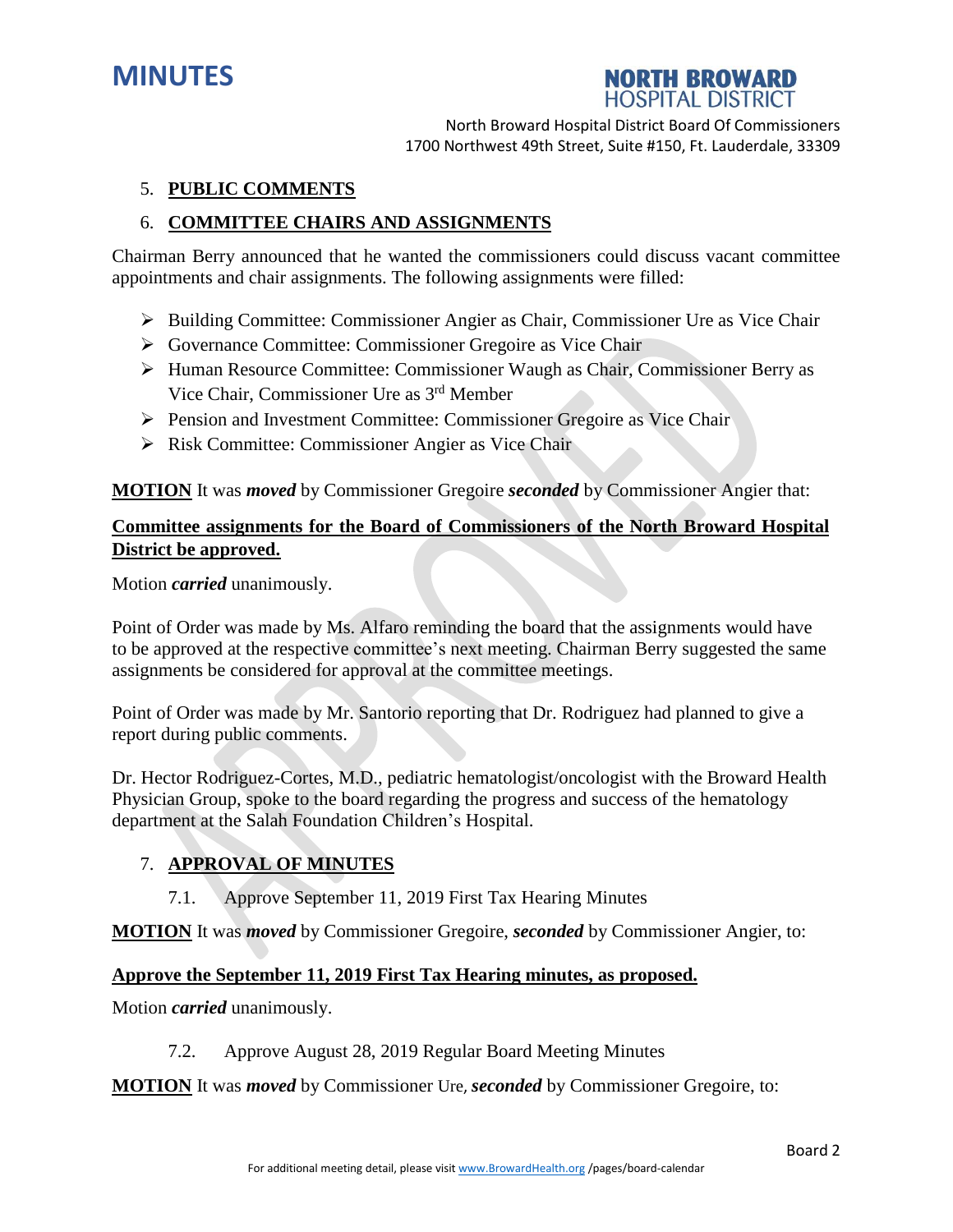

# **NORTH BROWARD HOSPITAL DISTRICT**

North Broward Hospital District Board Of Commissioners 1700 Northwest 49th Street, Suite #150, Ft. Lauderdale, 33309

### **Approve the August 28, 2019 Regular Board Meeting minutes, as proposed.**

Motion *carried* unanimously.

7.3 Approve July 24, 2019 Special Board Meeting Minutes

**MOTION** It was *moved* by Commissioner Gregoire, *seconded* by Commissioner Angier, to:

# **Approve the July 24, 2019 Special Board Meeting minutes, as proposed.**

Motion *carried* unanimously.

### 8. **MEDICAL STAFF CREDENTIALING** – Dr. Andrew Ta

8.1.) Broward Health North 8.3.) Broward Health Coral Springs 8.2.) Broward Health Imperial Point 8.4.) Broward Health Medical Center

**MOTION** It was *moved* by Commissioner Angier, *seconded* by Commissioner Gregoire, to:

### **Adopt proposed Medical Staff Credentialing items 8.1 through 8.4.**

Motion *carried* unanimously.

### 9. **CHIEF MEDICAL STAFF UPDATES** 9.1. - 9.4.

Medical staff updates were given by Dr. Lehr for Broward Health North, Dr. Jensen for Broward Health Imperial Point, Dr. Penate for Broward Health Coral Springs and Dr. Morrison for Broward Health Medical Center. Said reports highlighted each of the facilities' objectives, events and awards received over the past month.

### 10. **PRESENTATIONS**

10.1. President/CEO Update, Gino Santorio

Mr. Santorio presented his full monthly report highlighting the five pillars of the organization and progress at each of the facilities.

### 11. **CONSENT AGENDA**

11.1. BH Systemwide, 3M Healthcare Information Systems Coding and Reimbursement Software Suite

11.2. BH Systemwide, Radiology Picture Archiving System, Intellispace, Philips Healthcare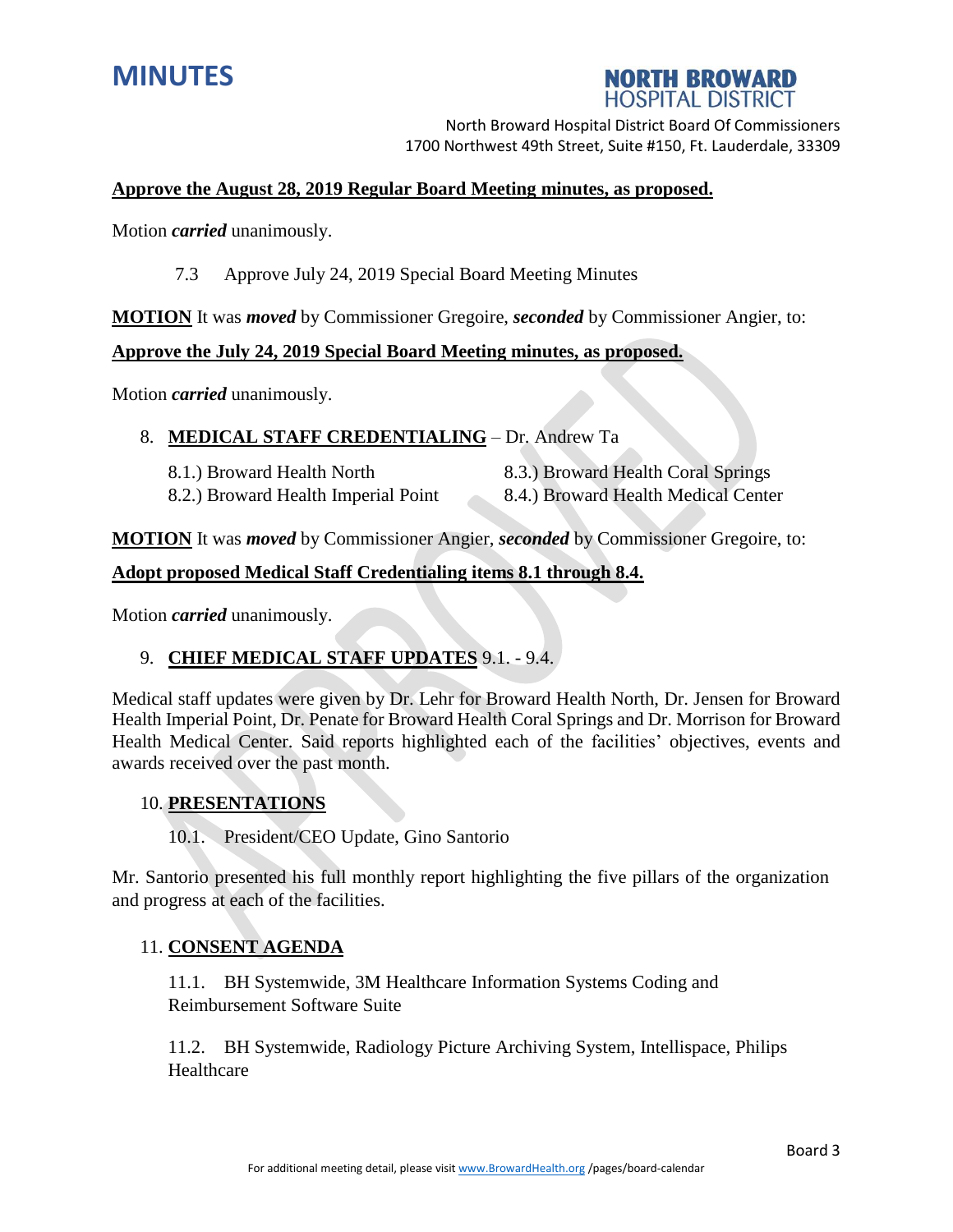



11.3. BHPG, Director Pediatric Hematology Oncology Services, Dr. Hector Rodriguez-**Cortes** 

11.4. BHPG, Pediatric Hematology Oncology Services, Dr. Alejandro Cambara

11.5. BHPG, Clinical and Medical Director Interventional Cardiology Services, Dr. Violeta A. McCormack

11.6. GA-004-002 Compliance Office and General Counsel Protocol

**MOTION** It was *moved* by Commissioner Angier, *seconded* by Commissioner Gregoire, that:

### **Items 11.1 through 11.6 on the Consent Agenda be approved.**

Motion *carried* unanimously.

### 12. **DISCUSSION AGENDA**

12.1. BH Community Health Services, Retain Board Composition, Healthcare for the Homeless Consumer Advisory Board

**MOTION** It was *moved* by Commissioner Ure, *seconded* by Commissioner Gregoire, that:

**The Board of Commissioners of the North Broward Hospital District retain the existing board composition and not pursue establishing a co-applicant board for the Healthcare for the Homeless Program.**

Motion *carried* unanimously.

12.2. BH Community Health Services, Expand Oral Health Dentures Services, Healthcare for the Homeless

**MOTION** It was *moved* by Commissioner Angier, *seconded* by Commissioner Ure, that:

**The Board of Commissioners of the North Broward Hospital District approve the expansion of oral health services to include dentures for Healthcare for the Homeless dental patients.**

Motion *carried* unanimously.

12.3. BH Community Health Services, Healthcare for Homeless, Family Planning Services at Cora Branyon

**MOTION** It was *moved* by Commissioner Ure, *seconded* by Commissioner Gregoire, that: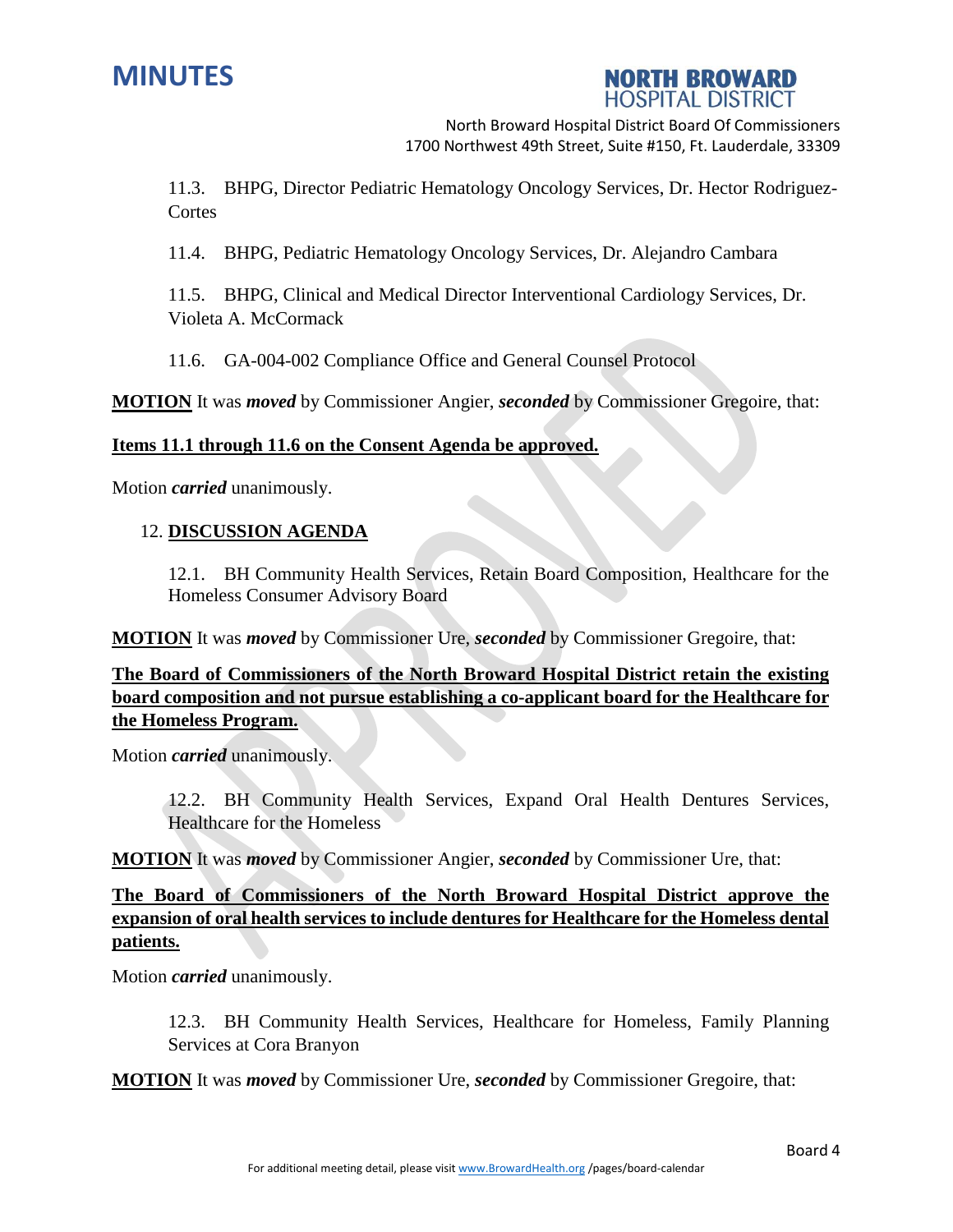

# **NORTH BROWARD HOSPITAL DISTRICT**

North Broward Hospital District Board Of Commissioners 1700 Northwest 49th Street, Suite #150, Ft. Lauderdale, 33309

# **The Board of Commissioners of the North Broward Hospital District approve the opening of Family Planning Services at Cora Branyon (CEB) to serve the community need and satisfy the Health Resources and Services Administration (HRSA) requirements.**

Motion *carried* unanimously.

### 12.4. BH Systemwide, Cerner Electronic Health Record

**MOTION** It was *moved* by Commissioner Gregoire, *seconded* by Commissioner Ure, that:

# **The Board of Commissioners of the North Broward Hospital District authorize the President/CEO to execute a \$1,291,255 two-year agreement for professional services with Cerner.**

Motion *carried* 3 to 1, opposed by Chairman Berry.

12.5. BHC Healthcare for the Homeless Billing and Collections Policy

**MOTION** It was *moved* by Commissioner Angier, *seconded* by Commissioner Berry, that:

# **The Board of Commissioners of the North Broward Hospital District authorize the President/CEO to approve Policy-CHS-0O3-014 Healthcare for the Homeless Billing and Collections.**

Motion *carried* unanimously.

12.6. BHC Healthcare for the Homeless approval of health care sites, MHS

**MOTION** It was *moved* by Commissioner Angier, *seconded* by Commissioner Gregoire, that:

# **The Board of Commissioners of the North Broward Hospital District authorize the President/CEO to add the primary health care sites listed on the contract with Memorial Healthcare System to the scope of services on form SB for the Health Resources and Services Administration (HRSA) grant number H80CS000J9.**

Motion *carried* unanimously.

12.7. Resolution FY20-04 – A District Resolution Appointing the Board of Directors of Broward Health ACO Services, Inc. and Adopting the Amended and Restated Articles of Incorporation and Bylaws

**MOTION** It was *moved* by Commissioner Gregoire, *seconded* by Commissioner Angier, to:

**Accept staff's recommendation to adopt Resolution FY20-04, with one amendment under number 3, to change Dr. Mohammed Allarahka to Dr. Robert Raggi, which is attached hereto**.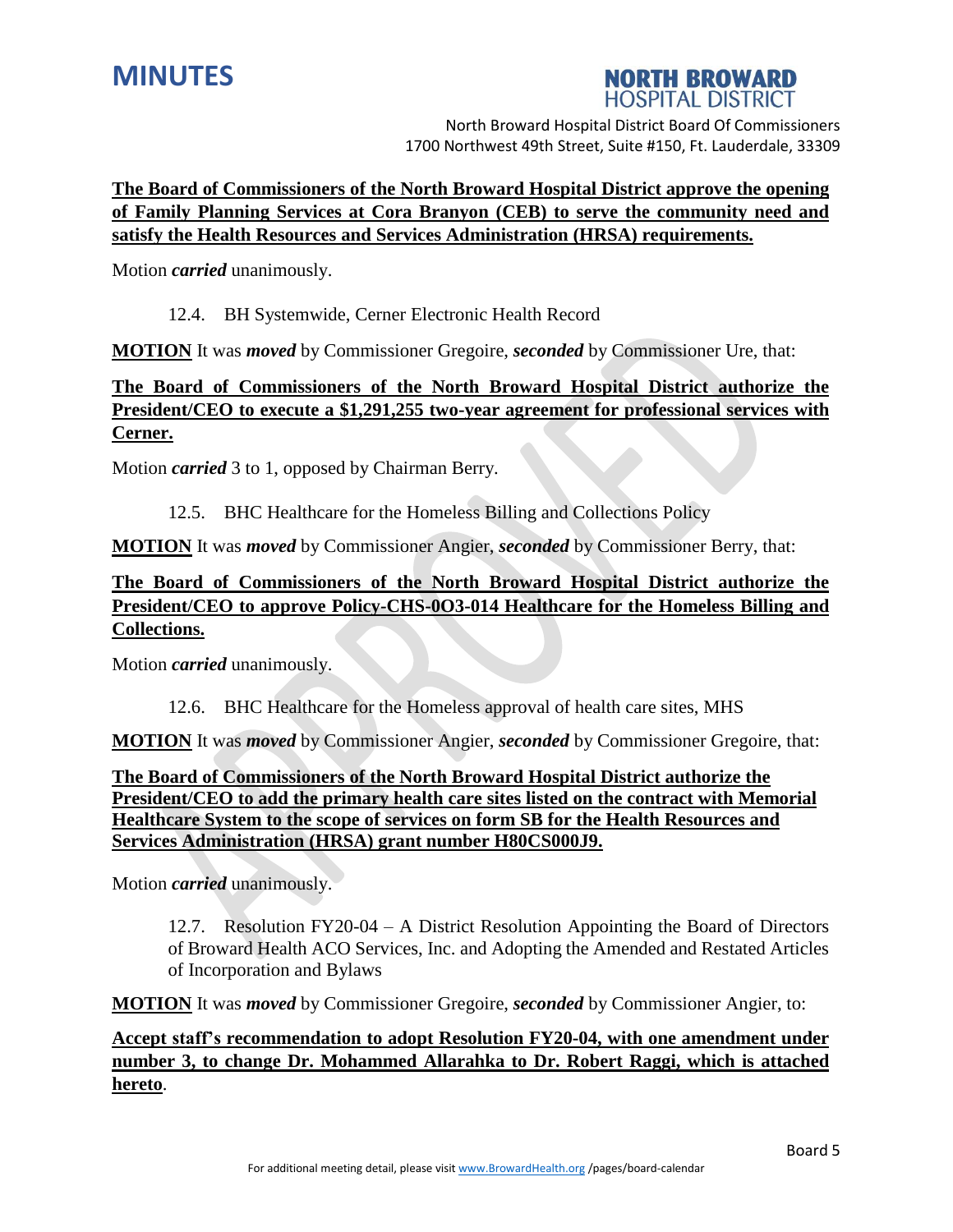



Motion *carried* unanimously.

12.8. Procurement Code

Mr. Santorio briefly updated the board on the status of the proposed procurement code, which included feedback received by the board and public, in addition to final legal review.

No action taken.

### 13. **COMMENTS BY COMMISSIONERS**

Closing comments were given by the Board Members.

#### 14. **NEXT REGULAR BOARD MEETING**

Next regularly scheduled Board of Commissioner's meeting will be held on October 30, 2019 at 4:00 p.m. at the Broward Health Corporate Office, Spectrum site, Suite 150, 1700 Northwest 49th Street, Ft. Lauderdale, Florida, 33309.

#### 15. **ADJOURNMENT** 4:32 p.m.

**MOTION** It was *moved* by Commissioner Angier, *seconded* by Commissioner Ure, that:

#### **The Regular Board Meeting of the North Broward Hospital District be adjourned.**

Motion *carried* unanimously.

Respectfully submitted, Commissioner Stacy L. Angier, Secretary/Treasurer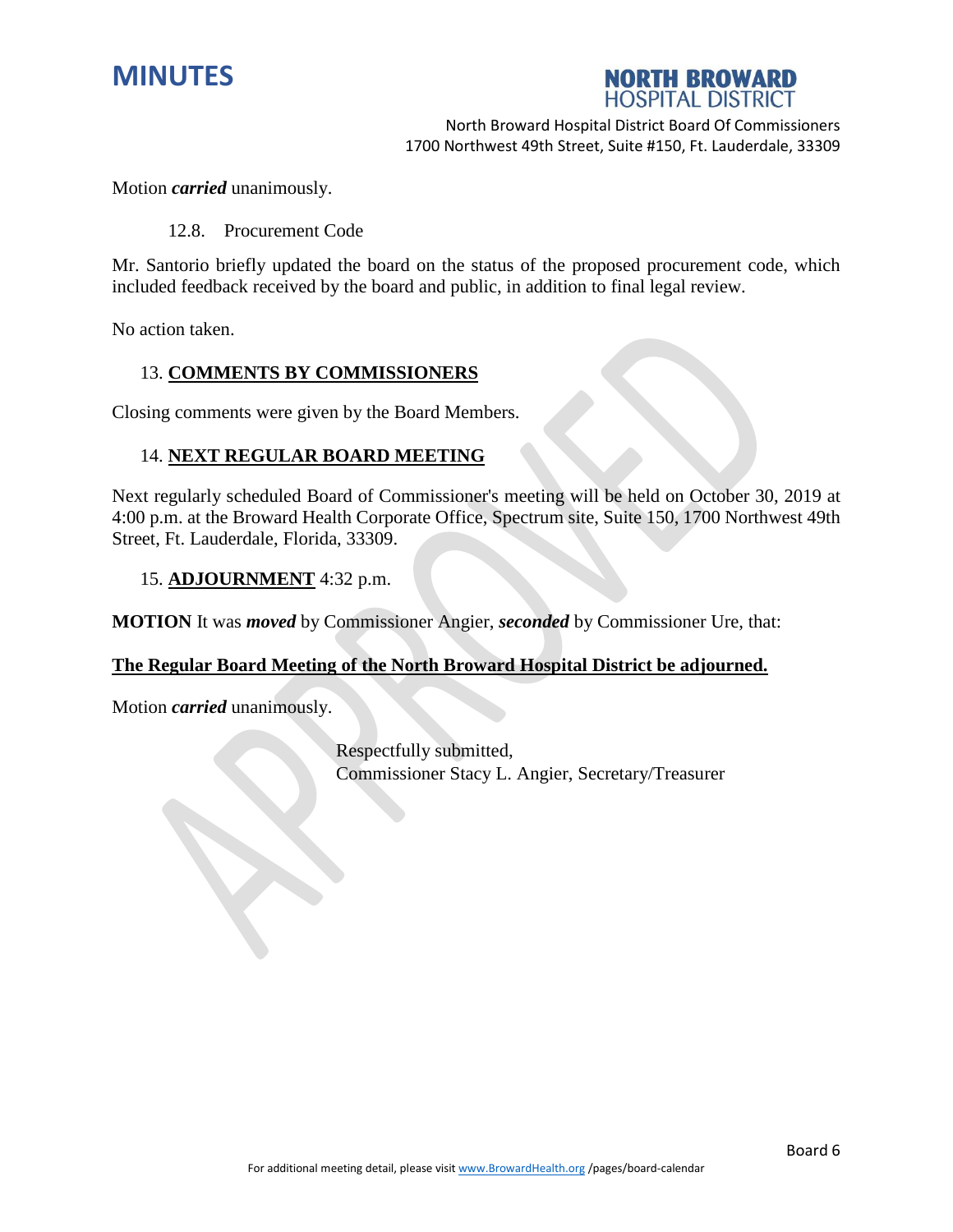



### **Resolution FY20-04**

# A DISTRICT RESOLUTION APPOINTING THE BOARD OF DIRECTORS OF BROW ARD HEALTH ACO SERVICES, INC. AND ADOPTING THE AMENDED AND RESTATED ARTICLES OF INCORPORATION AND BYLAWS

WHEREAS, the North Broward Hospital District (the "District") authorized the creation of Broward Health ACO Services, Inc. (the "ACO") for the purpose of providing healthcare services to patients who include, but are not limited to, Medicare beneficiaries under contracts with third-party payors who include, but are not limited to, the Centers for Medicare & Medicaid Services (CMS), and to conduct any and all lawful affairs and business incident thereto;

WHEREAS, the District is the sole member (hereinafter, the "Member") of the ACO;

WHEREAS, Section 3(a) of the Bylaws of the ACO provide for a Board of Directors of the ACO that shall be appointed annually by the Member; and

WHEREAS, the Member intends to amend and modify the ACO's Articles of Incorporation; and

WHEREAS, the cunent Bylaws of the ACO requires amendments to be made by the Member and the Member intends to make amendments to the ACO's Bylaws.

NOW, THEREFORE, BE IT RESOLVED, by the Board of Commissioners of the North Broward Hospital District, that:

- 1) The Member hereby adopts the Broward Health ACO Services, Inc. Amended and Restated Articles of Incorporation attached hereto and incorporated herein as Exhibit A as discussed, revised, and recommended by the ACO Board at the September 11, 2019 ACO Board Meeting.
- 2) The Member hereby adopts the Broward Health ACO Services, Inc. Amended and Restated Bylaws attached hereto and incorporated herein as Exhibit B as discussed, revised, and recommended by the ACO Board at the September 11, 2019 ACO Board Meeting.
	- 3) Effective immediately upon the filing of the Amended and Restated Articles of lncorporation with the Florida Department of State, the Member hereby removes each of the six ( 6) Commissioners from the ACO Board (consisting of Andrew Klein, Christopher T. Ure, Ray Beny, Nancy Gregoire, Stacy Angier, and Marie C. Waugh)and appoints Dr. Avinash Persad, Dr. Husman Khan, Dr. Robert Raggi, Dr. Joshua Lenchus, Dr. Keith